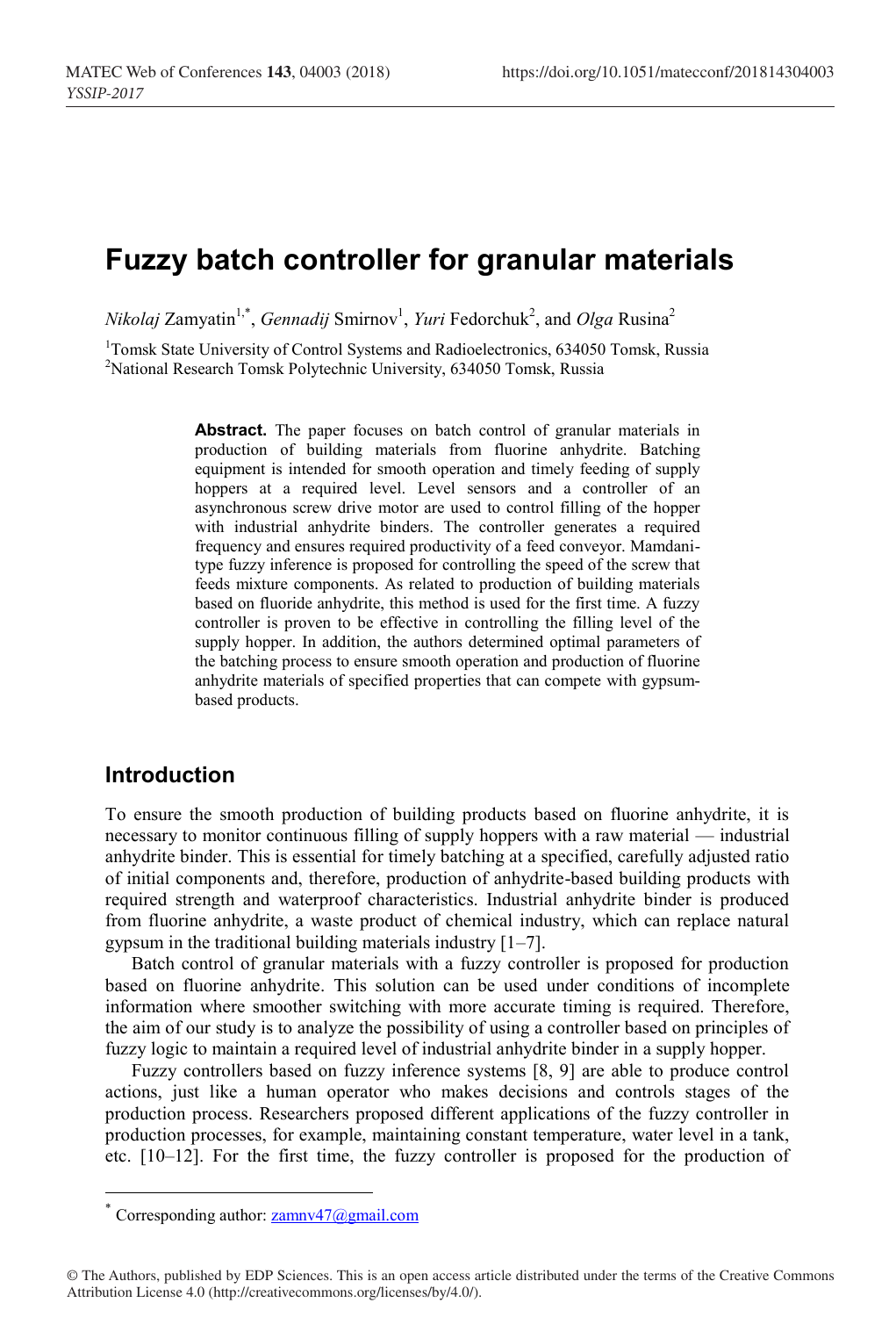building materials based on fluorine anhydrite. It can be used as an element of the automatic level control system that controls filling of supply hoppers with industrial anhydrite binder.

### **Research Methods**

Different studies and system modeling in the field of artificial intelligence are often founded on principles of fuzzy logic and the fuzzy-set theory. Fuzzy control processes are modeled mostly in the popular MATLAB environment using a special Fuzzy Logic Toolbox package [13–14].

Fuzzy inference processes are modeled on the basis of an if-then rule base and membership functions of linguistic terms.

Modeling can be performed under the following conditions:

- there is at least one rule for the relevant linguistic terms of the output variable;

- any term of the input variable contains at least one rule, in which it is a premise.

This paper considers fuzzy inference based on the Mamdani mechanism, the most common inference approach in fuzzy systems.

A supply hopper is used as a fuzzy controlled element.

### **Construction of the Fuzzy Controller**

A frequency converter of the signal transmitted to the screw drive motor is used as a controlling element in the supply hopper. A controller of the asynchronous screw drive motor is designed to monitor filling of the hopper with industrial anhydrite binder. The controller generates a required frequency, thereby ensuring required productivity of the feed conveyor.

Relying on the accumulated experience of studying production processes based on fluorine anhydrite and our own studies [15–18], we have established that levels of the supply hopper depend on its productivity for fluorine anhydrite (G), while the normal level of the supply hopper, Level<sub>norm</sub>, is G x 8 hours + 0.5 hours of margin; the maximum level, Level<sub>max</sub>, is G x 8 + 1.0 x G = 9 x G; the minimum level, Level<sub>min</sub>, is 1.0 x G.

The knowledge base of the fuzzy controller includes the following rules:

1. If the level of industrial anhydrite binder in the supply hopper is below the minimum, the controller of the asynchronous screw drive motor generates 60 Hz (the maximum productivity of the feed conveyor is 100%);

2. If the level of industrial anhydrite binder in the supply hopper is above the minimum but below the normal level, the controller generates 54 Hz (the productivity of the feed conveyor is 90%);

3. If the level of industrial anhydrite binder in the supply hopper is normal, the controller generates 30 Hz (the productivity of the feed conveyor is 50 %);

4. If the level of industrial anhydrite binder in the supply hopper is above the normal level but below the maximum, the controller generates 6 Hz (the productivity of the feed conveyor is  $10\%$ );

5. If the level of industrial anhydrite binder in the supply hopper achieves the critical level but is still below the maximum, the controller generates 0 Hz (the productivity of the feed conveyor is  $0\%$ ;

We take 8.5xG as the normal level; 9xG as the maximum level, and 1.0xG as the minimum level, where G is the productivity of the feed conveyor. Consumption of industrial anhydrite is assumed to be constant.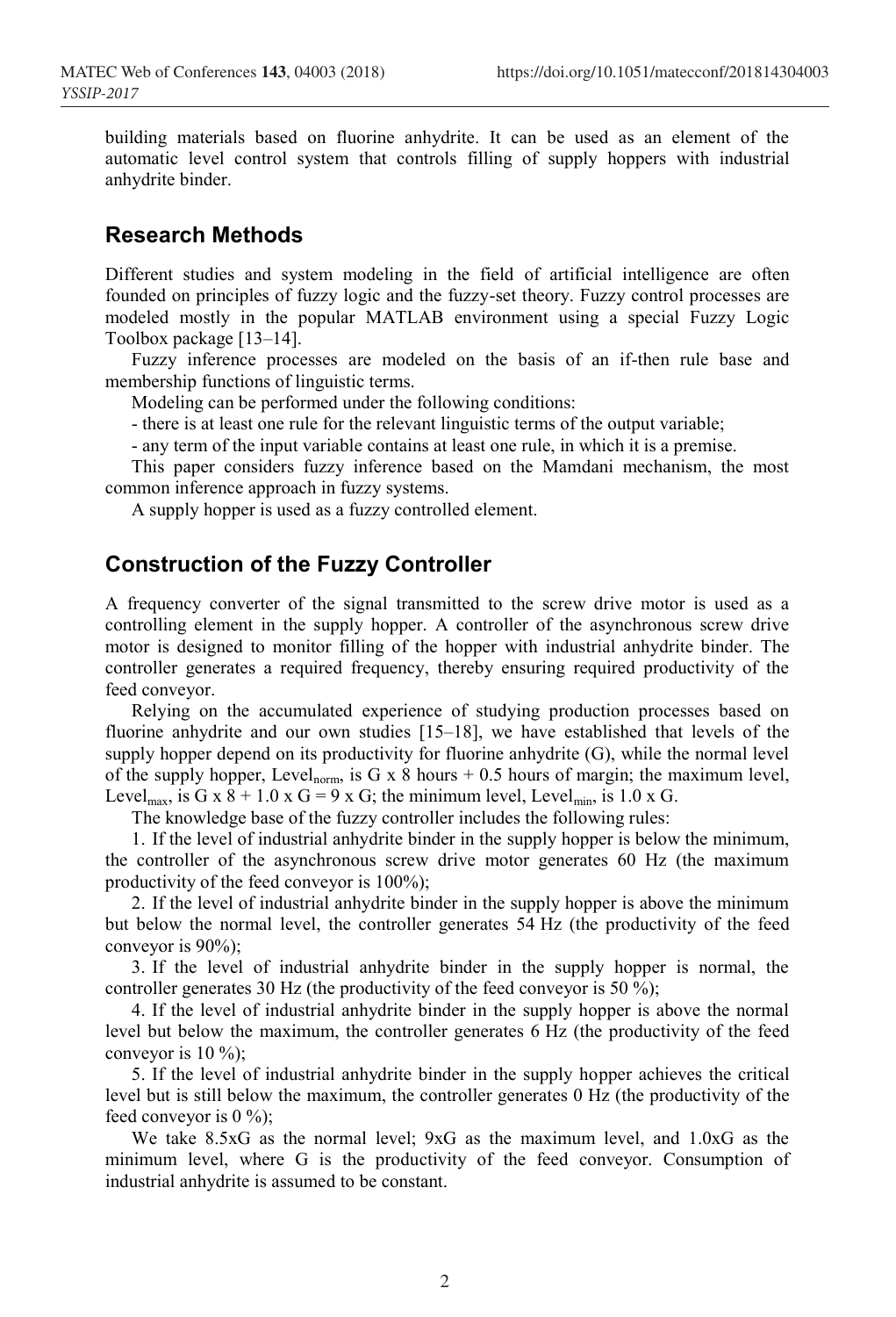We choose frequency and productivity as input variables of the fuzzy inference system, and the fuzzy linguistic variable "level" as an output variable.

The range of input variables (Range and Display Range) is from 1 Hz to 60 Hz for the variable "frequency" and from 1% to 100% for the variable "productivity".

Figure 1 shows a membership function editor after making changes for the input frequency variable. A membership function editor for the input variable "productivity" has the similar form.



**Fig. 1.** Membership functions of the input signal "frequency".

We also change the names of terms for the output variable "level". Then we choose a membership function of triangular type. We take values [0 0.02644 1] for the term "productivity"; [1 3.75 8.3] for the term "min"; [8.3 8.4 8.5] for the term "norm", [8.3 8.5] 9.33] for the term "more min"; and [8.6 8.82 8.9] for the term "more norm". The membership function editor after making changes for the output variable "level" is shown in Figure 2.

The fuzzy inference rules for the fuzzy system under development are generated in the rule editor of the Fuzzy Logic Toolbox package.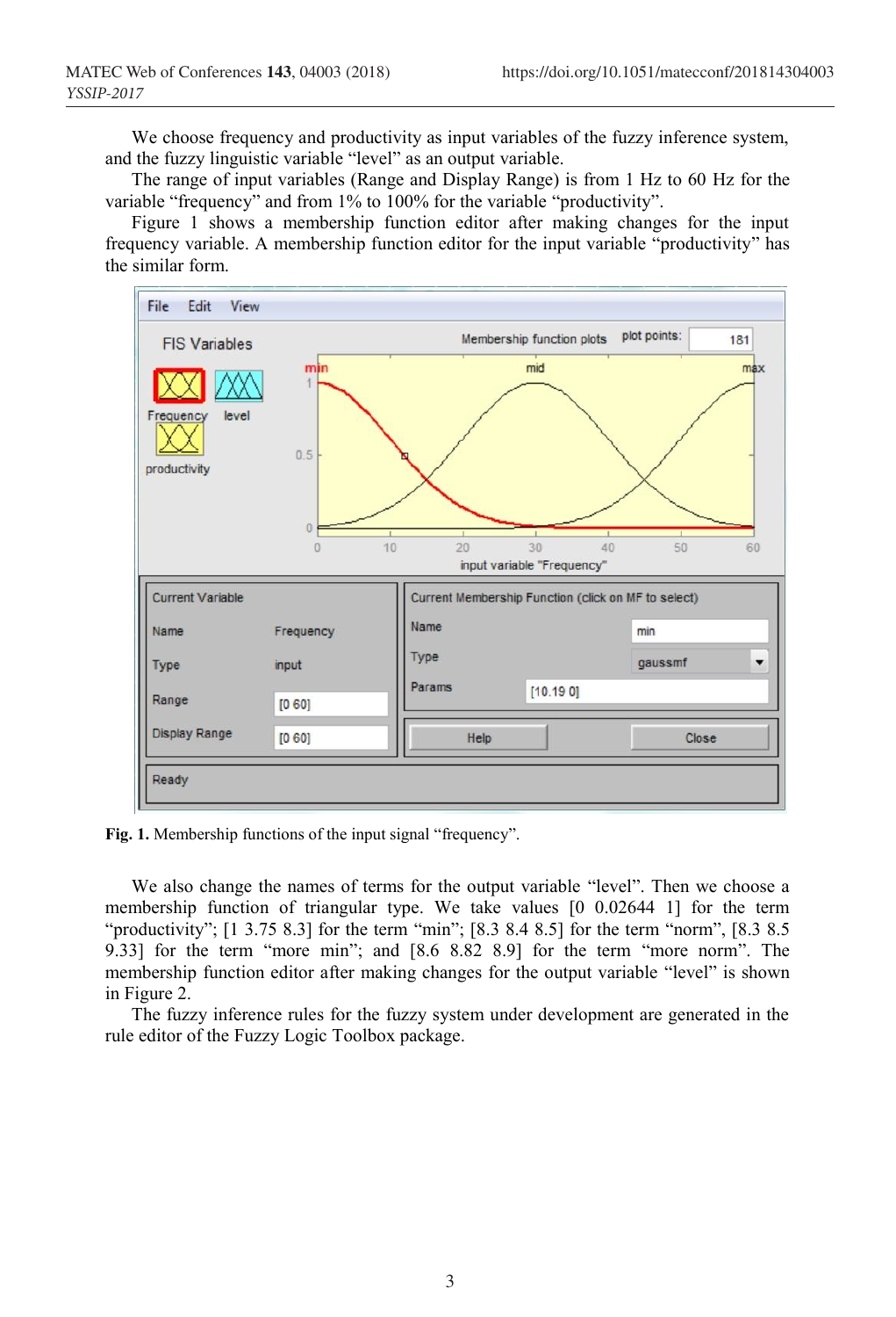

**Fig. 2.** Membership functions of the output signal "level".

Figure 3 presents a window of the rule viewer, which shows that average values from the allowable range (values [30 50] in the Input field) are proposed as default values for the input variables. This means that the controller produces 30% when the productivity of the feed conveyor is 50%. These values of the input variables correspond to 8.52xG level of the supply hopper, which is the normal filling level of the hopper. Therefore, the model is valid (Fig. 3).



**Fig. 3**. Interface of the software.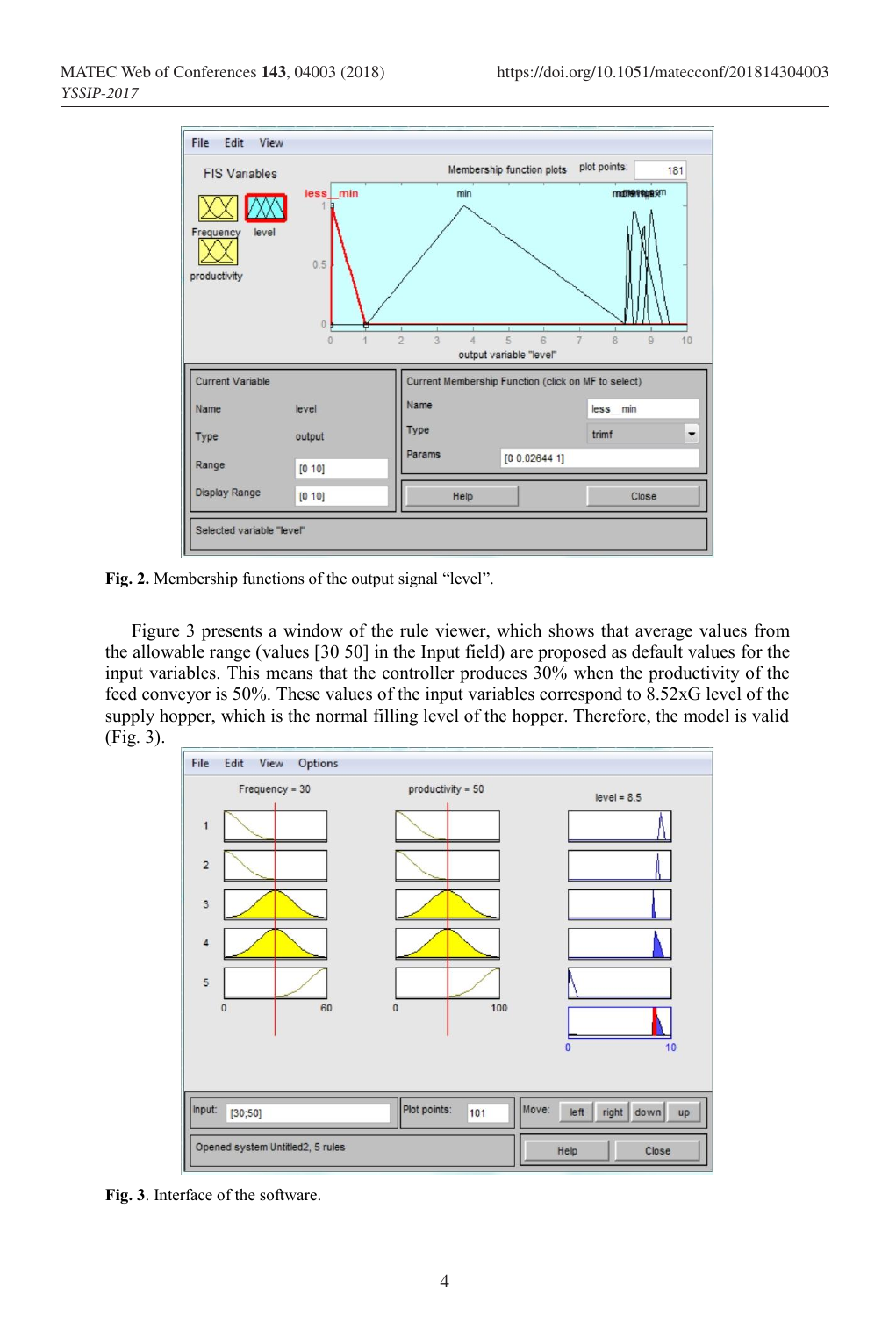#### **Results**

The logical inference algorithm usually consists of the following stages: fuzzification, fuzzy inference, composition and defuzzification (Figure 4).



**Fig. 4.** Fuzzy logic inference system.

Fuzzification is conversion of x values into fuzzy format. Defuzzification is a procedure reverse to fuzzification.

Each fuzzy inference algorithm has its own set of logical operations and rules, as well as its own type of defuzzification method. Fuzzy inference models of Sugeno, Tsukamoto, Larsen and Mamdani are known.

Functioning of fuzzy logic systems is based on a single principle: readings from measuring devices are fuzzificated, processed, defuzzificated and transmitted to actuators in the form of usual signals.

This paper considers a fuzzy inference based on the Mamdani mechanism. The feature of this mechanism is that the minimax composition of fuzzy sets is used in modeling.

For final analysis of the developed fuzzy model, we constructed a fuzzy inference surface using a fuzzy inference surface viewer (Fig. 5). This viewer allows us to analyze the adequacy of the constructed fuzzy model and to assess how a change in one of the input linguistic variables affects the output variable. As can be seen from the figure, the response surface is adequate and sensitive to input effects.



**Fig. 5**. Interface of the fuzzy inference surface viewer for the developed fuzzy model.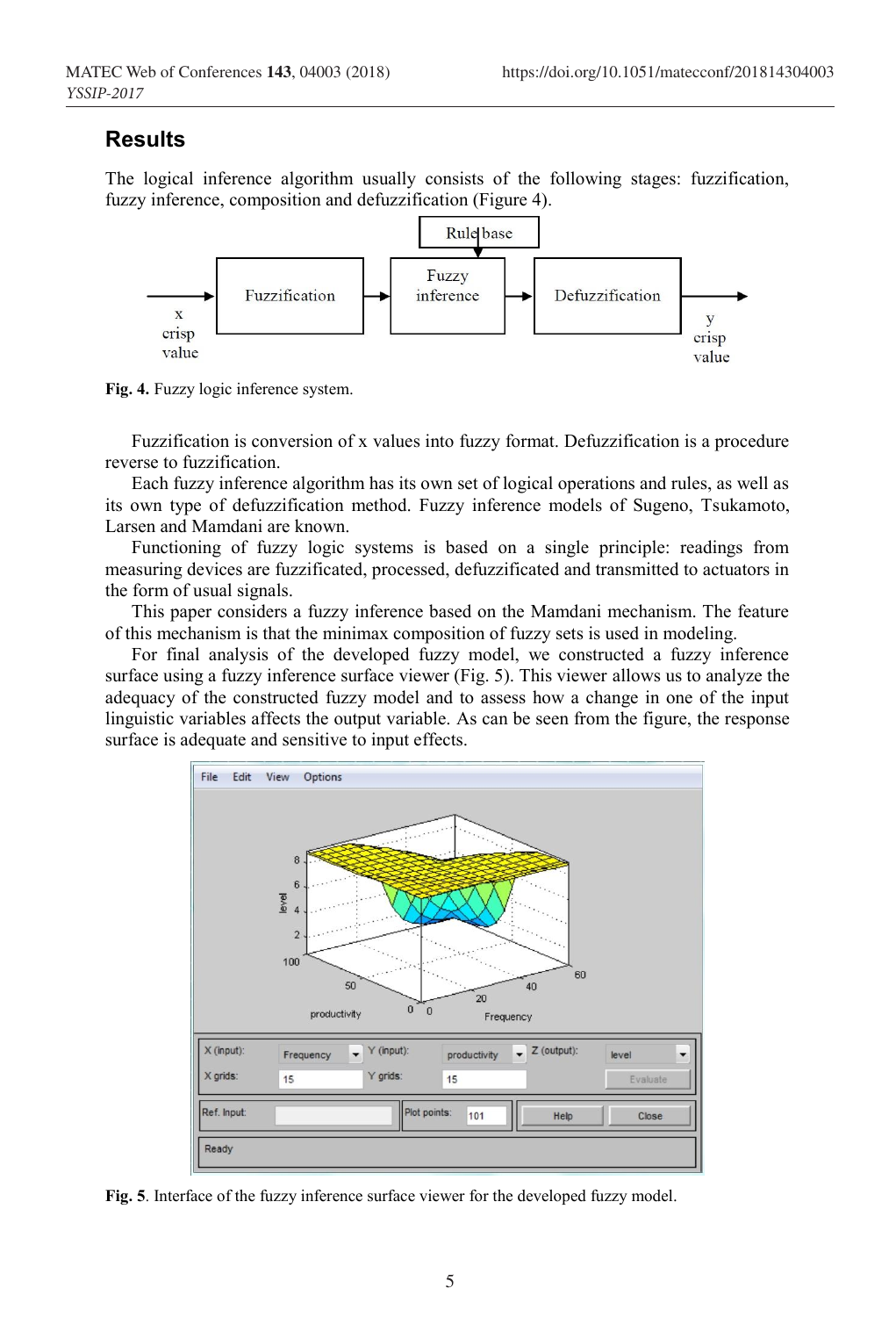Thus, it is possible to determine optimal parameters of production processes in the building materials industry through modeling of the fuzzy controller, without additional laboratory tests and experiments.

## **Conclusion**

Thus, it was found that the proposed modeling of the fuzzy controller could be successfully applied by producers of building materials from fluorine anhydrite waste. Based on chosen input linguistic parameters, frequency and productivity, we created rules to generate a fuzzy linguistic variable "level", and determined their values and relationships. Using these results, we tried out control actions to control the required filling level of the supply hopper at an existing production facility where fluorine anhydrite was used.

This approach minimizes the so-called "human factor" when making decisions about batching of industrial anhydrite binder, reduces the time of production operations and, therefore, contributes to bringing an enterprise to a new, modern level where it can compete with enterprises that use natural gypsum.

It is reasonable to further increase the accuracy of filling and batching control in relation to industrial anhydrite binder by improving the fuzzy inference rule base. The calculations performed in this study suggest that this kind of modeling is applicable to other stages of production based on fluorine anhydrite, such as batching of initial components of the building fluorine anhydrite mixture — ash and slag waste, water and improvers.

#### **References**

- 1. U. Kuhlmann, DE Patent 3023666 (1981)
- 2. H. Scsmidt, G. Fietsch, R. Grohmann, H-J. Grun, P. Pfutzner, FR Patent 2495131 (1982)
- 3. T. Gaedt, H. Grassl, M. Winklbauer, O. Mazanec, US Patent 2017022108 (2017)
- 4. D. Hums, K. Lippe, DE Patent 19619263 (1997)
- 5. K. Harr, M. Tax, G. Bolte, I. Unsin, DE Patent 4313148 (1994)
- 6. E. Stave, E. A. BurKard, R. Finkelstein, AU Patent 2124799 (1999)
- 7. P.A. Carlucci, FR Patent 2727675 (1996)
- 8. M.V. Krivenkov, S. R. Zalyaleev, A. N. Pakhomov, Optimizacija raboty jelektrotehnicheskih sistem [Optimization of electrical systems], 315 (Krasnoyarsk, 2006)
- 9. Y. Peng, J. Luo, J. Zhuang, C. Wu, Proceedings of the IEEE International Conference on Automation and Logistics (Qingdao, China September 2008), 896-901
- 10. D. Wu, F. Karray, I. Song, Proceedings of the IEEE Conference on Control Applications, 3134-39 (2005)
- 11. G. Zhiqiang, T.A. Trautzsch, J.G. Dawson, IEEE Transactions on Industry Applications, **38(2)**, 414 - 424 (2002)
- 12. Z. Zhi, H. Li-Sheng, Annals of Nuclear Energy, **45**, 94-105 (2012)
- 13. T. Hung, M. Sugeno, R. Tong, R.R. Yager, *Theoretical aspects of fuzzy control* (John Wiley and Sons Inc., New York, 1995)
- 14. J. Yen, R. Langari, F*uzzy logic: intelligence, control, and information* (Prentice Hall, New Jersey, 1998)
- 15. Yu.M. Fedorchuk, Scientific basis and methods for environmental impact reduction in hydrogen fluoride production areas, doctoral thesis (Tomsk, 2004)
- 16. T.S. Tsygankova, Development of methods for reducing environmental impact of hydrogen fluoride production sites, PhD thesis (Tomsk, 2009)